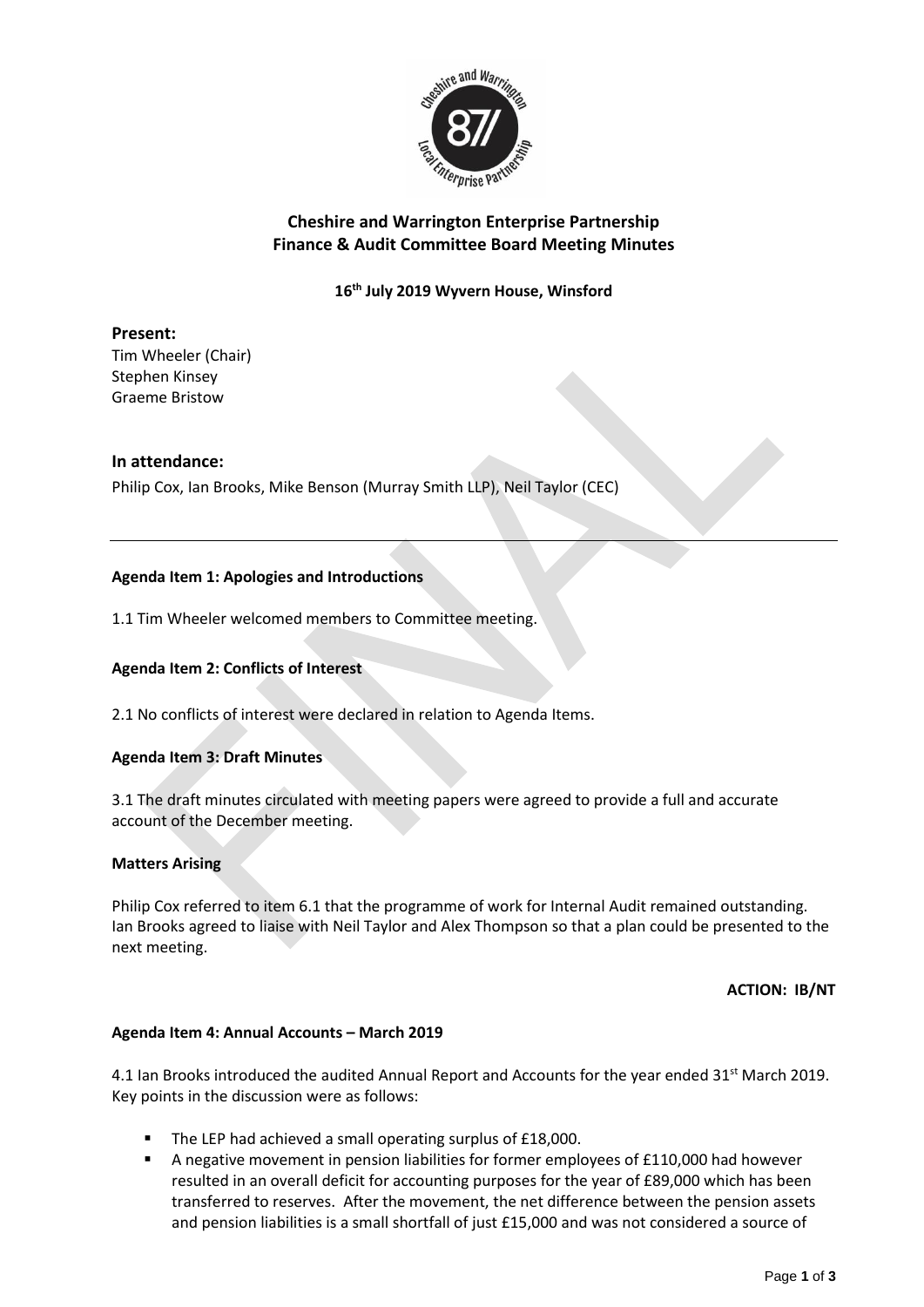concern. Given the fluctuation in pension valuation, Tim Wheeler requested a short report for the next meeting to review the reasons for the movement and put it in context over the last few years.

### **ACTION: IB**

The LEP reserves are £270,000. Philip Cox referred the committee to the LEP position to hold sufficient reserves and cash to facilitate an orderly run down of activity should Government policy towards LEPs change. It was noted that the LEP has evolved considerably since this policy was adopted and discussion then explored a variety of options including the approaches taken by other LEPs and organisations, including holding an equivalent number of day cash in reserve. Tim Wheeler proposed that the committee consider a position paper, to be brought to the next meeting, to review the LEP policy towards an appropriate target level of reserves.

# **ACTION: IB**

- Again, in the light of increasing complexity in the business, and looking ahead, Mike Benson recommended that the LEP should consider adopting project accounting to improve the financial recording of the growing range of activities and funding streams for the LEP. Ian Brooks confirmed this is already underway.
- He also highlighted that for similar reasons, there is an increasing need for the LEP to exercise clarity over contractual arrangements, in relation to grants, investment agreements and loans, where the LEP works in partnership with CEC as the accountable body. The form of contracts can have implications for accounting treatment.
- **EXECT** Discussion turned to the requirement to include in the statutory accounts the full range of funds and balances in which the LEP has an interest, acting sometimes on its own behalf and sometimes as an agent. It was agreed that the statutory accounts need to reflect the operating entity and that an annual report, e.g. for the AGM, would be a more appropriate place to document the full scope of financial resources available to Cheshire and Warrington.

### **ACTION: IB**

Graeme Bristow asked whether to consolidate Marketing Cheshire into group accounts. This was not necessary for 2018/19 because the LEP had taken responsibility for Marketing Cheshire after the year end. Mike Benson also confirmed his view, articulated during the due diligence process, that consolidated accounts would not be necessary. However, going forward in 2019/20 the committee and the full board should receive regular reports on the financial position of Marketing Cheshire. Ian Brooks will liaise with Mark Livesey and the finance team at Marketing Cheshire to provide such reports.

### **ACTION: IB**

- 4.2 After an informative discussion, the committee resolved to recommend the annual report and accounts to the full board meeting to be held on July  $17<sup>th</sup>$ .
- 4.3 The committee recorded its thanks to Mike Benson and his team and to Neil Taylor for their work and support in preparing the annual report and accounts.

### **Agenda Item 5: Management Accounts June 2019**

5.1 Ian Brooks presented a summary report of the LEP's financial performance for the first quarter, and an updated forecast for the full financial year. The small operating deficit for the quarter, of £12,000, was not considered material and would be recovered during the remainder of the year. The full year forecast is for a small operating surplus.

5.2 The Committee noted the report.